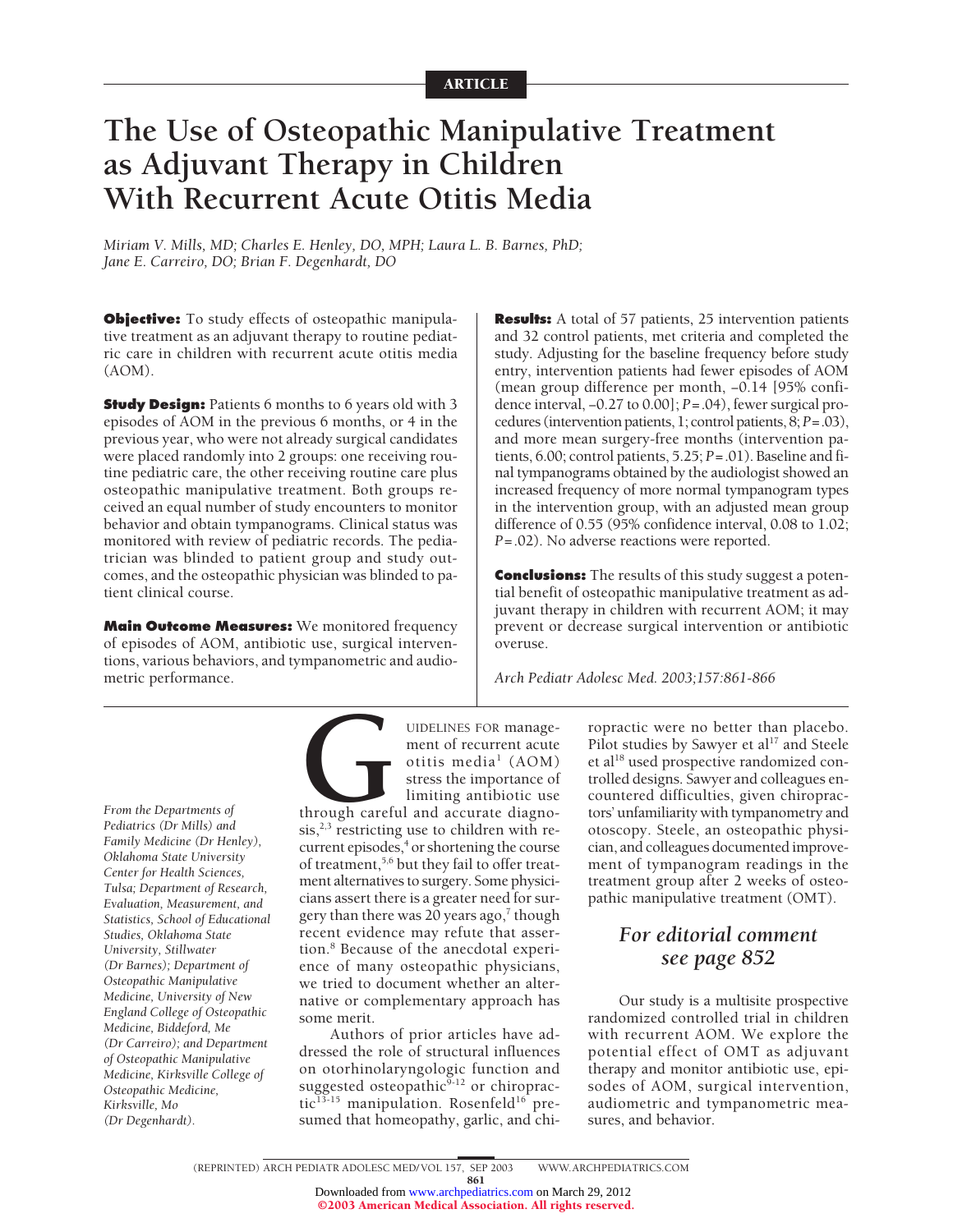#### METHODS

#### **OVERVIEW**

The methods are patterned after those in a pilot study by one of us (M.V.M.)<sup>19</sup> that involved 17 patients and largely used the design of Steele et al.<sup>18</sup> Results of power analysis suggested we would need 50 children in each group, on the basis of a predicted 50% decrease in antibiotic use, episodes of AOM in the group receiving medical treatment alone, and a 75% improvement in the group receiving medical treatment and OMT. With a type I error rate set at .05, we estimated an expected power of 85% if there were a 10% dropout rate and a power of 80% with a 20% dropout rate.<sup>20</sup>

Four osteopathic physicians participated— in Tulsa, Okla; Biddeford, Me; Kirksville, Mo; and Tucson, Ariz. Institutional review board approval was obtained at each site. Data were collected locally by designated site coordinators. Orientation to the protocol included a Web site<sup>21</sup> for access to data collection forms, fliers, pamphlets for physicians performing OMT and site coordinators, and videotapes and a slide show for potential referring physicians. No reference was made to criteria for diagnosis of AOM to avoid introducing a bias into the pediatricians' usual care and medical record documentation.

#### **PATIENT SELECTION**

Patients were recruited between February 1999 and July 2001. Children 6 months to 6 years old with recurrent AOM episodes, 3 in the previous 6 months or 4 in the previous year, who had no immunologic or chromosomal anomaly or congenital malformation of the head; no prior manipulation, either osteopathic or chiropractic; and no previous otorhinolaryngologic surgery were eligible. On the basis of suggested guidelines of the Office of Drug Evaluation and Research,<sup>22</sup> criteria for qualification as an episode of AOM included medical record documentation of the following: 1 of 3 systemic symptoms (irritability, fever, or otalgia), plus inflammatory changes of the middle ear (diffuse opaque redness, bulging, or pus behind the tympanic membrane), with clearing of symptoms for at least 2 weeks between episodes. Any patient already referred for consideration of otorhinolaryngologic surgery was excluded.

#### **RANDOMIZATION AND BLINDING**

The site coordinator obtained informed consent after medical record review confirmed that the study criteria were met. A random assignment list was computer generated for each site, with a 60:40 distribution in favor of the control patients because a higher dropout rate was expected in that group. A separate nurse at the central site monitored and disclosed the random assignment only during telephone contact at the time of randomization. The parents were admonished not to discuss the study with their physician and were unaware of the study measure results.

The pediatrician provided all care, making decisions related to antibiotics and surgical referrals, and was unaware of group placement and study outcomes. Information regarding the patient's clinical course (episodes of AOM, use of antibiotics, and surgical referrals) came from the pediatrician's medical record, reviewed by the site coordinator, and was unavailable to the physician performing OMT. Baseline and final audiograms and tympanograms were obtained by audiologists who were unaware of group assignment and clinical history.

#### **DATA COLLECTION**

Baseline data, from pediatric medical record review, were from the 6 months before randomization. The coordinator obtained

demographic information relating to risk factors associated with AOM, baseline behavior ratings, and tympanometric data and scheduled an audiologic evaluation. Children in both groups were scheduled for 9 visits during the study: approximately 3 weekly, 3 biweekly, and 3 monthly. At each visit, the site coordinator obtained interval history about medications, illnesses, injuries, and changes in behavior by using a 5-point scale (5="much more"; 1="much less") to rate irritability, disobedience, ear pulling, appetite, restful sleep, hearing when spoken to, listening to conversation, talking, and clumsiness. Monthly tympanograms were obtained by the site coordinator.

Since there is no single standard for comparing tympanometric data in the literature,<sup>23</sup> we analyzed those data by using modifications of categories developed by Jerger<sup>24</sup>: type A, normal; type B, poor movement; type C, negative pressure; and type O, open. Baseline and final tympanograms were obtained by the audiologist and site coordinators, and monthly tympanograms were obtained by the site coordinator and analyzed by the audiologist at the central site.

Tympanograms obtained at the monthly visits were scored as 0, 1, or 2 for the number of type A, B, C, and O tympanograms, totaling right and left ears, recorded at that visit. From that score, the group mean for each period was computed for each type. Because of the small sample size, types A and C tympanograms were combined because they indicated some movement of the tympanic membrane, whereas types B and O signified greater abnormality. Audiologists' readings were based on a single recording at baseline and another at study completion and were analyzed in the same fashion.

Audiologic evaluation and review of the pediatric medical record were repeated after 6 months. Parents were asked to rate their satisfaction with their experience of the study on a 5-point scale (5=very satisfied) and provide additional comments.

#### **OSTEOPATHIC MANIPULATIVE TREATMENT**

Osteopathic manipulative treatment was provided to the intervention group at each visit, as indicated by the osteopathic examination results and the child's cooperation. Treatments lasted 15 to 25 minutes, which is usual in most practices. Treatments were gentle techniques on areas of restriction consisting of articulation, myofascial release, balanced membranous tension (according to teachings of William Garner Sutherland, DO, and others<sup>25</sup>), balanced ligamentous tension, facilitated positional release, and/or counterstrain treatments. These techniques are familiar to most recently trained osteopathic physicians, but it is not in the scope of this article to describe them in detail. Despite some expected variation in their application by different physicians, we attempted to standardize their approach by using only physicians with teaching experience in OMT. No high-velocity (popping) techniques were used. The entire body, with attention to the head and neck, was included in the osteopathic evaluation and treatment.

#### **DATA ANALYSIS**

SPSS version 11.0 (SPSS Inc, Chicago, Ill) was used for all statistical analyses. Behavior, AOM episodes, antibiotic use, audiologic data, months surgery free, parent satisfaction scales, and tympanometric data were analyzed by means of standard linear regression, with correction for baseline status when available, which was also used to identify potential confounding variables. Data for these variables are reported as monthly means to compare possible unequal data collection periods. Surgical data were analyzed by using the  $\chi^2$  test. Demographic and baseline clinical information on patients who dropped out was reviewed whenever possible to compare with data on patients who remained in the study.

862

<sup>(</sup>REPRINTED) ARCH PEDIATR ADOLESC MED/ VOL 157, SEP 2003 WWW.ARCHPEDIATRICS.COM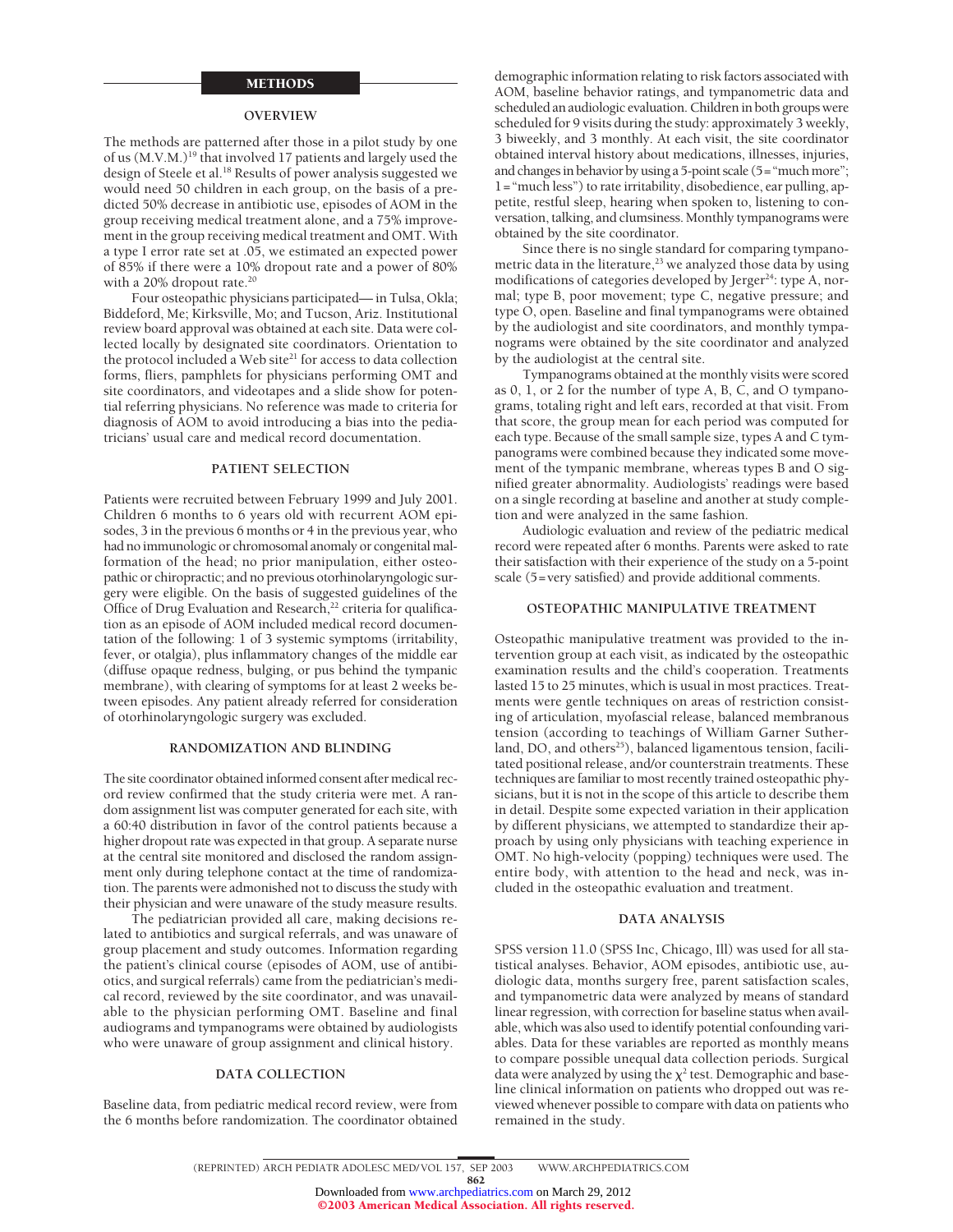# RESULTS

#### **PATIENTS**

Of 146 patients who were referred, 76 (31 intervention patients, 45 control patients) met the criteria and were enrolled. Of those referred, 44 did not qualify because medical record review did not match the criteria for sufficient number of episodes of AOM. Another 26 chose not to participate because of the 6-month commitment, uncertainty about OMT, or planning of surgery in the near future. Nineteen (6 intervention patients, 13 control patients) dropped out during the study, leaving 57 patients with data available for analysis—25 in the intervention group and 32 in the control group. Patients dropped out for 2 reasons: loss of continuity of physician care or the inconvenience of a 6-month study. Of the 13 patients who dropped out for whom we have data, the distribution of baseline variables was similar to the distribution in the patients who remained in the study, except that the intervention patients who dropped out were younger (intervention patients, mean $\pm$ SD, 13.80 $\pm$ 7.43 months; control patients, mean $\pm$ SD, 21.60±12.96 months), and they were less often firstborn (1 of 5 intervention patients; 2 of 8 control patients). Both groups of patients who dropped out had a similar baseline number of monthly antibiotic prescriptions (intervention patients, mean±SD, 0.77±0.33; control patients, mean±SD,  $0.75\pm0.22$ ). The intervention group's baseline monthly number of AOM episodes was lower (mean±SD,  $0.47 \pm 0.08$ ) than that in the control group (mean $\pm$ SD, 0.54 $\pm$ 0.12), in contrast to that in the patients who remained in the study.

Demographic variables are summarized in **Table 1**. Children in the control group were more likely to be firstborn, but this is not known to be a risk factor for AOM. Patients in the control group were more likely to have exposure to smokers at home or day care, though intervention patients had more frequent exposure to pets. The relationship of demographic to clinical variables is discussed later. More young children participated, with 68% overall aged 2 years or younger. Children in the intervention group had a slightly higher mean age because there were two 6-yearolds in that group.

#### **NEW EPISODES OF AOM**

The intervention group had a mean of 0.19 episodes of AOM per month during the study, as compared with a mean of 0.27 in the control group. Adjusting for the baseline frequency of AOM before study entry, intervention patients had fewer episodes of AOM, with a mean difference in episodes per month of −0.14 (95% confidence interval [CI], −0.27 to 0.00; *P*=.04).

Although the intervention group had more episodes at baseline and were slightly older, age was negatively correlated with baseline episodes, as would be expected. The intervention group had a mean improvement across time (difference between baseline and study episodes of AOM) of 0.41 episodes, as compared with the control group mean of 0.24. Adjusting for age, the mean difference between the groups' improvement was 0.16 (95% CI, 0.03-0.28; *P*=.02). No other demographic vari-

#### **Table 1. Baseline Variables in the 57 Patients**\*

| <b>Variable</b>                                                               | <b>Intervention</b><br>Group | Control<br>Group  |
|-------------------------------------------------------------------------------|------------------------------|-------------------|
| Entered study October 1-March 31                                              | 12(48)                       | 15(47)            |
| Female                                                                        | 11(44)                       | 17(53)            |
| Day care attendance                                                           | 14 (56)                      | 16(50)            |
| Firstborn                                                                     | 6(24)                        | 18 (56)           |
| <b>Breastfed</b>                                                              | 10(40)                       | 14(44)            |
| History of colic or spitting                                                  | 9(36)                        | 9(28)             |
| Exposure to smoker at home or day<br>care                                     | 1(4)                         | 7(22)             |
| Exposure to indoor pet                                                        | 13(52)                       | 11(34)            |
| Use of forceps or suction at birth                                            | 3(12)                        | 4(13)             |
| Age, mo                                                                       | $26.18 \pm 20.29$            | $19.88 \pm 13.18$ |
| Labor length, h                                                               | $10.63 \pm 13.65$            | $10.42 \pm 14.34$ |
| Mean monthly No. of episodes of<br>acute otitis mediat                        | $0.61 \pm 0.16$              | $0.51 \pm 0.12$   |
| Mean monthly No. of antibiotic<br>prescriptions <sup>+</sup>                  | $0.79 \pm 0.31$              | $0.69 \pm 0.28$   |
| Audiologic data, dB                                                           |                              |                   |
| Speech awareness threshold                                                    | $19.55 \pm 10.22$            | $14.58 \pm 7.57$  |
| Response to 500-Hz stimulus                                                   | $24.78 \pm 11.13$            | $23.70 \pm 10.50$ |
| Response to 1000-Hz stimulus                                                  | $21.52 \pm 10.49$            | $19.52 \pm 10.67$ |
| Response to 2000-Hz stimulus                                                  | $24.78 \pm 13.86$            | $22.62 \pm 11.20$ |
| Response to 4000-Hz stimulus<br>Tympanometric data‡                           | $26.36 \pm 13.47$            | $26.36 \pm 11.36$ |
| Mean sum of types A and C<br>tympanograms obtained by the<br>audiologist      | $0.86 \pm 0.83$              | $1.16 \pm 0.94$   |
| Mean sum of types A and C<br>tympanograms obtained by the<br>site coordinator | $0.47 \pm 0.38$              | $0.51 \pm 0.38$   |
| Behavior rating scales§                                                       |                              |                   |
| Irritability, ear pulling,<br>disobedience                                    | $3.24 \pm 0.57$              | $3.49 \pm 0.57$   |
| Restful sleep, appetite                                                       | $2.88 \pm 0.94$              | $2.77 \pm 0.83$   |
| Hearing, talking, listening                                                   | $2.91 \pm 0.65$              | $2.85 \pm 0.58$   |
| Clumsiness                                                                    | $264 + 129$                  | $325 + 088$       |
|                                                                               |                              |                   |

\*Values are given as either number (percentage) or mean ± SD.

†Calculated from the period 0 to 6 months before patients were placed randomly into groups.

‡Group mean count of 0, 1, or 2 for each period. Both right and left ears are included. Type A meant normal and type C negative pressure.

§On the 5-point scale, 5 meant "much more" and 1 meant "much less" in comparison with behavior in other children.

able affected the relationship between group and episodes.

# **ANTIBIOTIC PRESCRIPTIONS**

The intervention group had a mean of 0.30 antibiotics prescribed per month during the study, as compared with a mean of 0.42 in the control group. Adjusting for the baseline frequency before study entry, intervention patients had a smaller, though not statistically significant, mean number of antibiotics prescribed per month (mean difference, −0.17 [95% CI, −0.38 to −0.05]; *P*=.13). Specific types of antibiotics and duration of their use were comparable between the 2 groups.

#### **SURGICAL INTERVENTIONS**

One patient in the intervention group and 8 patients in the control group (*P*=.03) underwent surgical interven-

863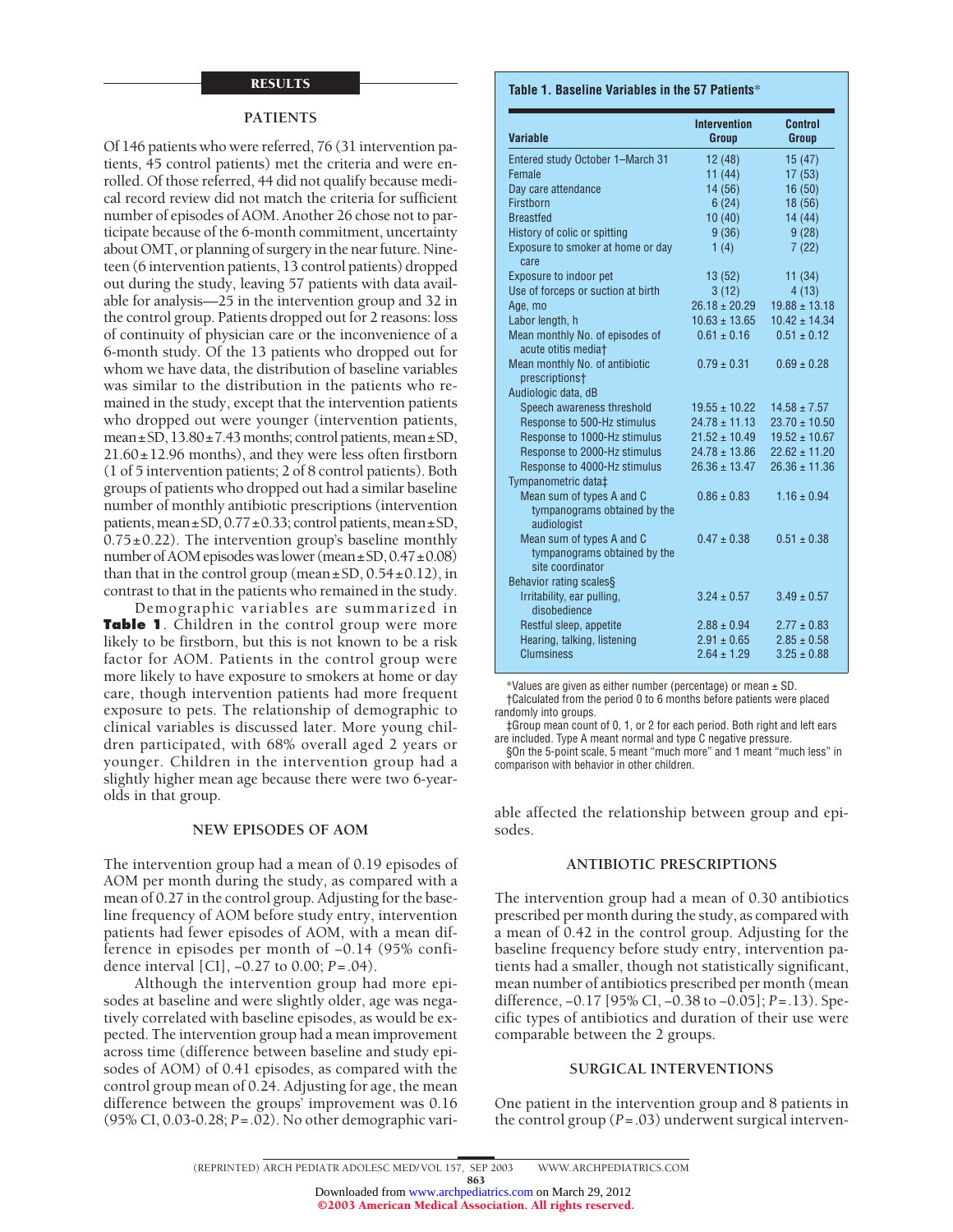tion involving only insertion of ventilatory tubes in each case. Tubes were inserted at 6 months after randomization in the intervention patient and at 2 months (for 2 patients), 3 months (for 4 patients), and 4 and 6 months (for 1 patient each) in the control group. On the basis of this information (mean, 6.00 months for intervention patients and 5.25 for the control patients), comparison of the number of months each patient remained surgery free during the study showed a statistically significant group difference (0.75 [95% CI, 0.16 to 1.34]; *P*=.01).

# **AUDIOLOGIC EVALUATIONS**

Pure-tone testing was performed at 500, 1000, 2000, and 4000 Hz. Speech awareness thresholds improved in both groups with time, with no statistically significant group effect demonstrated. We used linear regression for each frequency, measured in hertz, with the decibel threshold at the final examination as the dependent variable and group and baseline decibel thresholds as independent variables.

# **TYMPANOMETRIC DATA**

The site coordinator's data showed that during months 5 and 6 of the study, the intervention group had a monthly mean sum of types A and C (the more normal) tympanograms of 0.65 (of a possible maximum of 2), as compared with a mean of 0.52 in the control group. Adjusting for the baseline sum, the mean group difference was 0.17 (95% CI, −0.03 to 0.37; *P*=.09). On the basis of the audiologists' tympanograms, the intervention group had a mean sum of 1.41, as compared with the control patients' mean of 1.00 for types A and C tympanograms (adjusted mean group difference, 0.55 [95% CI, 0.08 to 1.02]; *P*=.02).

# **BEHAVIORAL QUESTIONS**

No statistical differences were found between the 2 groups for behavioral questions analyzed according to individual behaviors by month or when scores were averaged and grouped into 2-month periods. When scores for behaviors were combined into various categories related to hearing (hearing when spoken to, listening to conversation, and talking), negative behaviors (irritability, disobedience, and ear pulling), or positive behaviors (sleeping and appetite), there was a modest adjusted mean group difference favoring the intervention group (**Table 2**) for negative behaviors in months 3 and 4, but it did not reach statistical significance (*P*=.07).

# **PARENT SATISFACTION**

No adverse reactions to OMT were reported during the study. In the final questionnaire, several parents reported pleasant effects such as relaxation or a good nap after the treatment. Overall satisfaction with the study was high in both groups (mean, 4.84 and 4.50 for intervention and control groups, respectively, on a scale of 1 to 5; 5=highly satisfied), though calculation of group difference indicated the differences were significant (0.34 [95% CI, 0.05 to 0.63]; *P*=.02).

#### **COMMENT**

The results of this outcomes-oriented study, despite limited patient enrollment, demonstrated statistically significant differences between the groups in several related clinical outcomes.

# **LIMITATIONS OF STUDY**

The dropout rate was higher than we anticipated initially. The patients who dropped out differed demographically from the study patients, though in ways that might have made the groups more equal at baseline; the intervention group tended to be somewhat sicker at baseline than were the control patients. The length of the study contributed to the 25% dropout rate. Future studies would likely be as meaningful with 3 months of observation. The ideal number of treatment sessions needed to produce a beneficial outcome has yet to be determined and would be needed to perform costeffectiveness analysis.

The issue of whether to include a placebo control for the control group was considered. If we had included a placebo control, any presumed placebo intervention might have had an unintended treatment effect, introducing potential confounding variables and necessitating 3 groups: intervention, placebo intervention, and nonintervention. We chose instead for this study to report any difference in outcomes between 2 groups that were selected to be as equal as possible except for the application of OMT. Placebo effect due to the number of visits was minimized by the design of the study, leaving the influence of touch as potentially having a placebo effect. Larger studies are needed to replicate and elucidate the causal mechanisms of this effect.

The parents knew the child's treatment group, though every effort was made not to let this information affect pediatrician recommendations, which we knew by means of medical record review. Although the osteopathic physicians knew the treatment group, they were not involved in making medical decisions or recommendations for the patients. Using a sham treatment group in future studies would increase blinding and minimize parental bias. The behavior rating scales were not normalized or validated and could likely be simplified for any future study.

# **POTENTIAL IMPORTANCE OF OMT**

Much of the attention in the literature has focused on the microbiologic environment of the middle ear, abnormalities in the muscles that activate the opening of the tube, and mucosal swelling of the pharynx. Given the position of the auditory tube between the temporal and sphenoid bones<sup>26</sup> and its relationship to the muscles of the soft palate, the tensor veli palatini, levator veli palatini, and salpingopharyngeus,<sup>23(pp58-78),27</sup> it is apparent that the tube is vulnerable to extrinsic compression, presumably during birth. The osteopathic concept, which relates form to function, suggests a structural influence on the tube's patency, which may be amenable to OMT.28,29

864 Downloaded from [www.archpediatrics.com](http://www.archpediatrics.com) on March 29, 2012 ©2003 American Medical Association. All rights reserved.

<sup>(</sup>REPRINTED) ARCH PEDIATR ADOLESC MED/ VOL 157, SEP 2003 WWW.ARCHPEDIATRICS.COM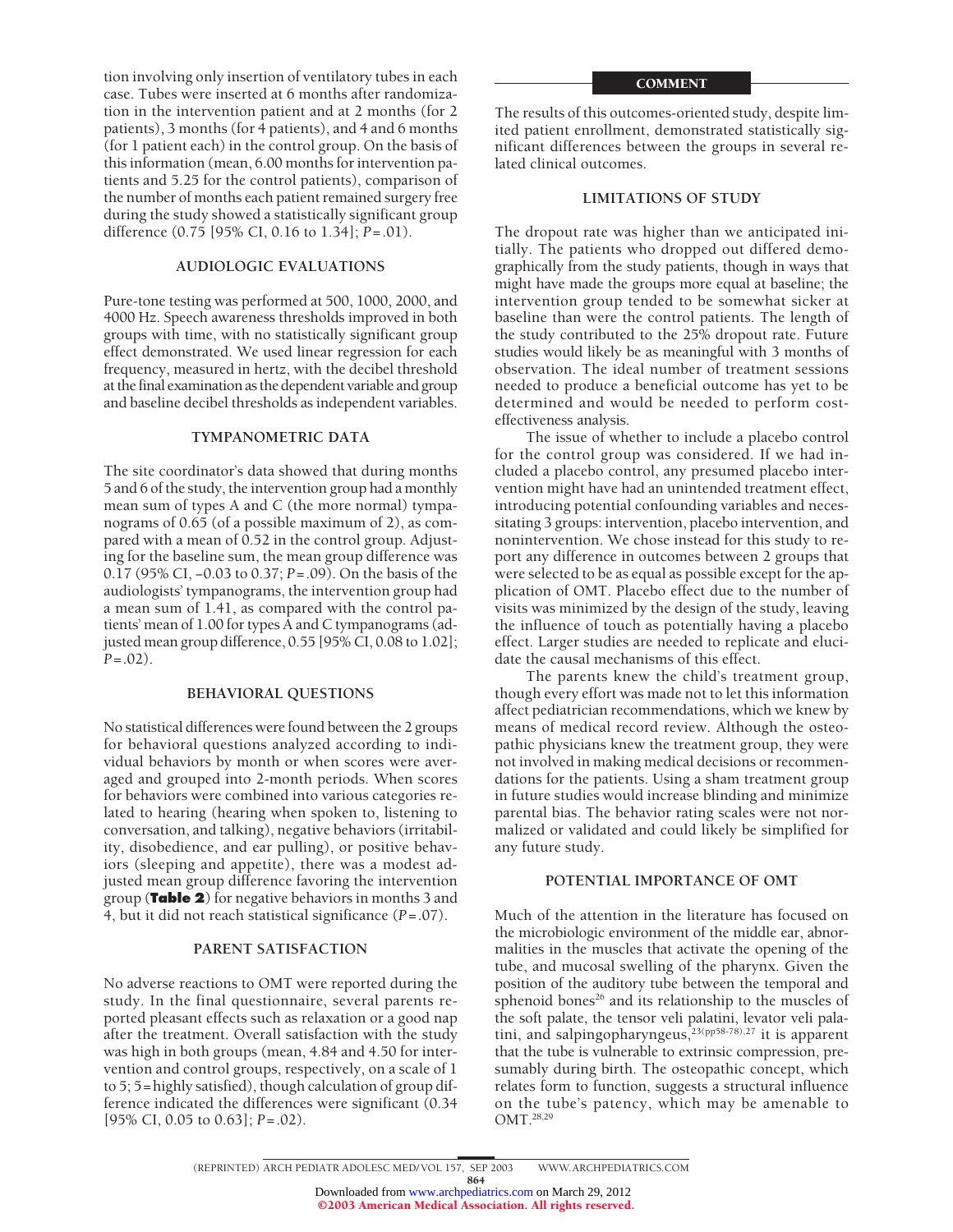| <b>Variable</b>                                                                        | Intervention,<br>Mean $\pm$ SD | Control,<br>Mean $\pm$ SD | <b>Group Difference, t</b><br><b>Mean (95% Confidence Interval)</b> |
|----------------------------------------------------------------------------------------|--------------------------------|---------------------------|---------------------------------------------------------------------|
| Monthly No. of episodes of acute otitis media during the study                         | $0.19 \pm 0.21$                | $0.27 \pm 0.26$           | $-0.14$ ( $-0.27$ to $0.00$ ) $\ddagger$                            |
| Monthly No. of antibiotic prescriptions during the study                               | $0.30 \pm 0.35$                | $0.42 \pm 0.47$           | $-0.17$ ( $-0.38$ to 0.05)                                          |
| Months in study surgery free                                                           | $6.00 \pm 0.00$                | $5.25 \pm 1.46$           | $0.75$ (0.16 to 1.34) $\ddagger$                                    |
| Audiologic data, dB                                                                    |                                |                           |                                                                     |
| Final speech awareness threshold $(n = 51)$                                            | $16.59 \pm 10.84$              | $14.58 \pm 7.91$          | $-0.97$ ( $-6.10$ to 4.16)                                          |
| Final response to 500-Hz stimulus ( $n = 51$ )                                         | $20.43 \pm 13.14$              | $21.52 \pm 11.80$         | $-1.45$ ( $-8.64$ to 5.73)                                          |
| Final response to 1000-Hz stimulus ( $n = 49$ )                                        | $16.74 \pm 12.02$              | $17.88 \pm 8.62$          | $-1.31$ ( $-6.59$ to 3.98)                                          |
| Final response to 2000-Hz stimulus ( $n = 49$ )                                        | $18.26 \pm 15.35$              | $20.00 \pm 10.15$         | $-2.63$ ( $-10.31$ to 5.05)                                         |
| Final response to 4000-Hz stimulus ( $n = 49$ )<br>Tympanometric data $\S$ (n = 52)    | $22.05 \pm 15.63$              | $23.64 \pm 13.89$         | $-1.59$ ( $-10.55$ to $7.37$ )                                      |
| Final mean sum of types A and C tympanograms<br>obtained by the audiologist            | $1.41 \pm 0.80$                | $1.00 \pm 0.96$           | $0.55$ (0.08 to 1.02) $\ddagger$                                    |
| Mean sum of types A and C tympanograms obtained<br>by the site coordinator, months 5-6 | $0.65 \pm 0.40$                | $0.52 \pm 0.42$           | $0.17$ (-0.03 to 0.37)                                              |
| Mean behavior rating scores, months 1-2                                                |                                |                           |                                                                     |
| Irritability, ear pulling, disobedience                                                | $3.06 \pm 0.29$                | $3.20 \pm 0.36$           | $-0.15$ ( $-0.33$ to 0.03)                                          |
| Restful sleep, appetite                                                                | $3.04 \pm 0.33$                | $2.88 \pm 0.36$           | $0.16$ (-0.03 to 0.35)                                              |
| Hearing, talking, listening                                                            | $3.33 \pm 0.35$                | $3.23 \pm 0.26$           | $0.09$ (-0.07 to 0.25)                                              |
| <b>Clumsiness</b>                                                                      | $2.96 \pm 0.23$                | $3.11 \pm 0.35$           | $-0.08$ ( $-0.25$ to 0.09)                                          |
| Mean behavior rating scores, months $3-4$ (n = 54)                                     |                                |                           |                                                                     |
| Irritability, ear pulling, disobedience                                                | $3.08 \pm 0.40$                | $3.17 \pm 0.33$           | $-0.11$ ( $-0.32$ to 0.10)                                          |
| Restful sleep, appetite                                                                | $3.05 \pm 0.48$                | $2.81 \pm 0.50$           | $0.28$ (-0.02 to 0.54)                                              |
| Hearing, talking, listening                                                            | $3.53 \pm 0.59$                | $3.27 \pm 0.54$           | 0.33(0.04 to 0.62)                                                  |
| <b>Clumsiness</b>                                                                      | $2.94 \pm 0.56$                | $2.82 \pm 0.57$           | $0.14$ (-0.16 to 0.43)                                              |
| Mean behavior rating scores, months 5-6   $(n = 49)$                                   |                                |                           |                                                                     |
| Irritability, ear pulling, disobedience                                                | $2.97 \pm 0.51$                | $3.23 \pm 0.33$           | $-0.20$ ( $-0.45$ to 0.04)                                          |
| Restful sleep, appetite                                                                | $3.06 \pm 0.46$                | $3.05 \pm 0.60$           | $0.02$ (-0.30 to 0.33)                                              |
| Hearing, talking, listening                                                            | $3.56 \pm 0.58$                | $3.37 \pm 0.51$           | $0.26$ (-0.05 to 0.57)                                              |
| <b>Clumsiness</b>                                                                      | $2.88 \pm 0.48$                | $2.84 \pm 0.52$           | $0.04$ (-0.26 to 0.33)                                              |
| Parent satisfaction# ( $n = 55$ )                                                      | $4.84 \pm 0.37$                | $4.50 \pm 0.63$           | $0.34$ (0.05 to 0.63) $\ddagger$                                    |

\*Data were obtained in all 57 patients, except when otherwise noted.

†All group differences were adjusted for baseline except months in study surgery free and parent satisfaction, with 0 for control and 1 for intervention. ‡*P*-.05.

§Group mean count of 0, 1, or 2 for each period. Both right and left ears are included. Type A meant normal and type C negative pressure.  $\P P = .07$ .

On the 5-point scale, 5 meant "much more" and 1 meant "much less" in comparison with behavior in the previous month. #On the 5-point scale, 5 meant very satisfied and 1 meant very dissatisfied.

# *What This Study Adds*

Current treatment guidelines for recurrent AOM management give little guidance as to how to refrain from potentially unnecessary use of antibiotics or surgery. Alternative and complementary medicine approaches hold promise but are poorly documented in the literature.

Osteopathic manipulative treatment has a potential applicability in children with recurrent AOM, which can be explained by the anatomic relationships of the auditory tube. Results of this study suggest a potential benefit of OMT as adjuvant therapy, demonstrating improvement in episodes of AOM, frequency and timing of surgical intervention, and normalcy of tympanograms.

The finding that demographic variables did not explain the difference between the groups in improvement in clinical outcomes supports the notion that the differences seen during the course of the study were related to the intervention. Children in both groups improved considerably during the 6 months, which is the natural course of AOM. However, the children who met

the eligibility criteria for this study would have also fit the Agency for Health Care Policy and Research guidelines for consideration of surgical intervention, $<sup>1</sup>$  if they</sup> also had compromised hearing. Findings in this study suggest that OMT may provide a benefit during this window of risk for surgery. Although a larger study is needed, it appears that OMT offers a potential benefit as adjuvant therapy for children with recurrent AOM.

# *Accepted for publication September 25, 2002.*

*This study was supported by grant 98-09-459 from the American Osteopathic Association, Chicago, Ill; Robuck Fund of the Louisa Burns Osteopathic Research Committee of the American Academy of Osteopathy, Indianapolis, Ind; and Oklahoma State University Center for Health Sciences and College of Osteopathic Medicine, Tulsa, Okla.*

*We thank Katherine A. Worden, DO, of Tucson, Ariz, for participating as a clinical investigator and Frances K. Wen, PhD, for contributing to the statistical analysis of the study.*

*Corresponding author and reprints: Miriam V. Mills, MD, c/o Department of Family Medicine, Oklahoma State University Center for Health Sciences, 1111 W 17th St, Tulsa, OK 74107 (e-mail: mmiriam@osu-com.okstate.edu).*

865

<sup>(</sup>REPRINTED) ARCH PEDIATR ADOLESC MED/ VOL 157, SEP 2003 WWW.ARCHPEDIATRICS.COM